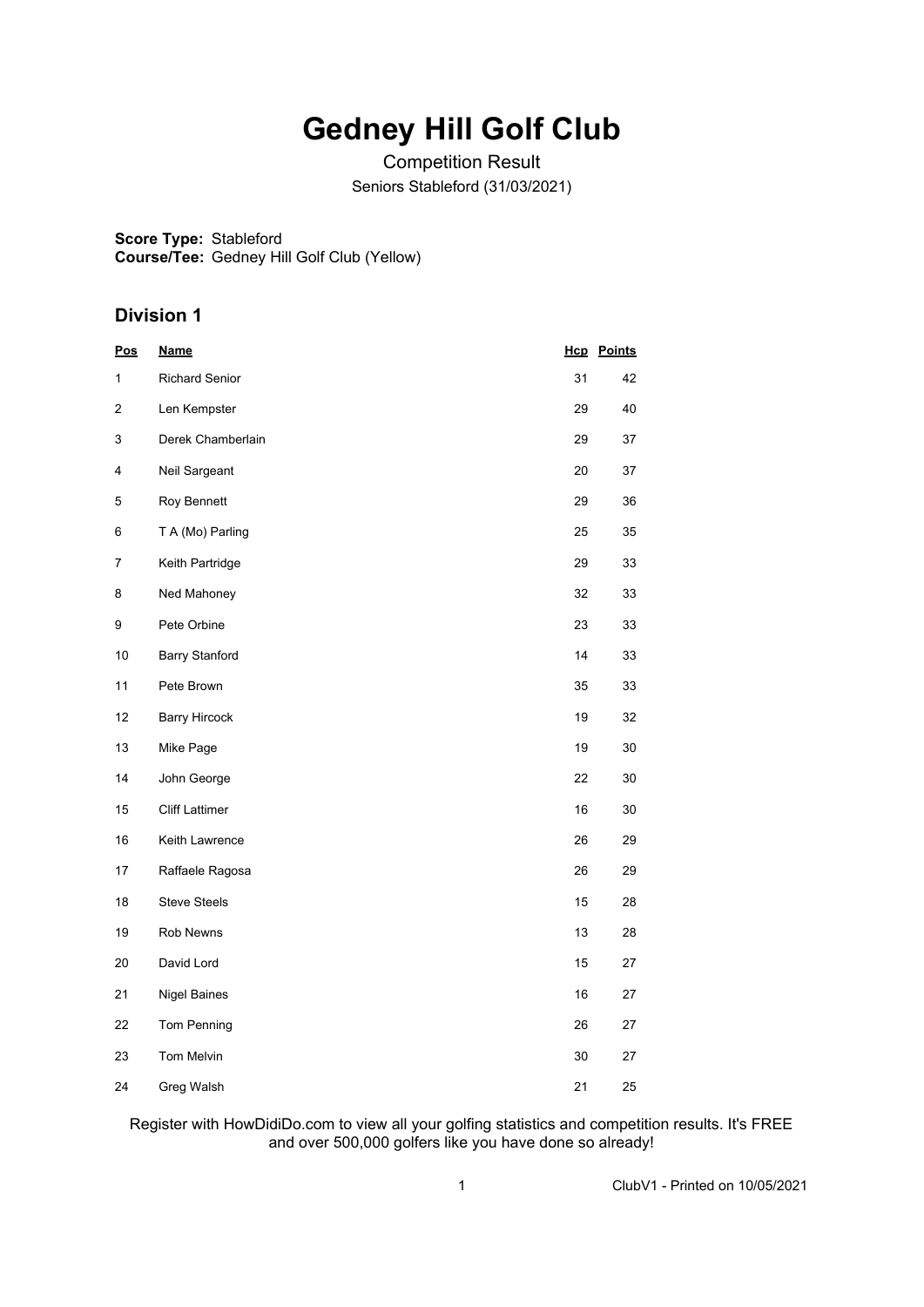**Score Type:** Stableford **Course/Tee:** Gedney Hill Golf Club (Yellow)

## **Division 1**

| <u>Pos</u> | Name                  |    | <b>Hcp</b> Points |
|------------|-----------------------|----|-------------------|
| 25         | Stuart Biggar         | 29 | 24                |
| 26         | <b>Barry Stone</b>    | 31 | 23                |
| 27         | <b>Terry Grantham</b> | 41 | 19                |
| 28         | Alan Rowe             | 32 | 4                 |

Register with HowDidiDo.com to view all your golfing statistics and competition results. It's FREE and over 500,000 golfers like you have done so already!